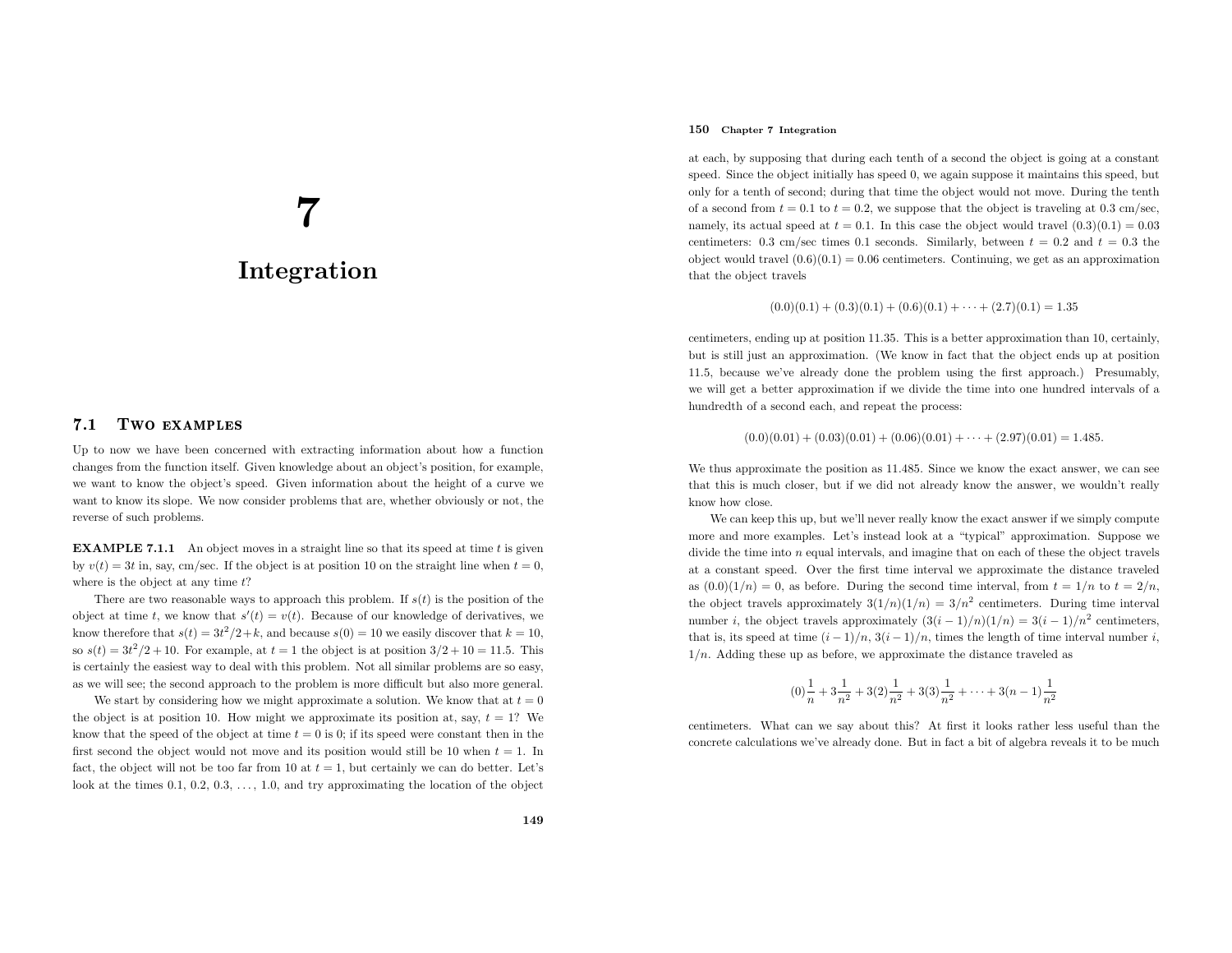#### 7.1 Two examples <sup>151</sup>

more useful. We can factor out a 3 and  $1/n^2$  to get

$$
\frac{3}{n^2}(0+1+2+3+\cdots+(n-1)),
$$

that is,  $3/n^2$  times the sum of the first  $n-1$  positive integers. Now we make use of a fact you may have run across before:

$$
1 + 2 + 3 + \cdots + k = \frac{k(k+1)}{2}.
$$

In our case we're interested in  $k = n - 1$ , so

$$
1 + 2 + 3 + \dots + (n - 1) = \frac{(n - 1)(n)}{2} = \frac{n^2 - n}{2}.
$$

This simplifies the approximate distance traveled to

$$
\frac{3}{n^2} \frac{n^2 - n}{2} = \frac{3}{2} \frac{n^2 - n}{n^2} = \frac{3}{2} \left( \frac{n^2}{n^2} - \frac{n}{n^2} \right) = \frac{3}{2} \left( 1 - \frac{1}{n} \right).
$$

Now this is quite easy to understand: as  $n$  gets larger and larger this approximation gets closer and closer to  $(3/2)(1-0) = 3/2$ , so that  $3/2$  is the exact distance traveled during one second, and the final position is <sup>11</sup>.5.

So for  $t = 1$ , at least, this rather cumbersome approach gives the same answer as the first approach. But really there's nothing special about  $t = 1$ ; let's just call it t instead. In this case the approximate distance traveled during time interval number  $i$  is  $3(i-1)(t/n)(t/n) = 3(i-1)t^2/n^2$ , that is, speed  $3(i-1)(t/n)$  times time  $t/n$ , and the total distance traveled is approximately

$$
(0)\frac{t}{n}+3(1)\frac{t^2}{n^2}+3(2)\frac{t^2}{n^2}+3(3)\frac{t^2}{n^2}+\cdots+3(n-1)\frac{t^2}{n^2}.
$$

As before we can simplify this to

$$
\frac{3t^2}{n^2}(0+1+2+\cdots+(n-1))=\frac{3t^2}{n^2}\frac{n^2-n}{2}=\frac{3}{2}t^2\left(1-\frac{1}{n}\right).
$$

In the limit, as *n* gets larger, this gets closer and closer to  $(3/2)t^2$  and the approximated position of the object gets closer and closer to  $(3/2)t^2 + 10$ , so the actual position is  $(3/2)t^2 + 10$ , exactly the answer given by the first approach to the problem.  $\Box$ 

**EXAMPLE 7.1.2** Find the area under the curve  $y = 3x$  between  $x = 0$  and any positive value <sup>x</sup>. There is here no obvious analogue to the first approac<sup>h</sup> in the previous example,

## 152 Chapter <sup>7</sup> Integration

but the second approach works fine. (Because the function  $y = 3x$  is so simple, there is another approac<sup>h</sup> that works here, but it is even more limited in potential application than is approac<sup>h</sup> number one.) How might we approximate the desired area? We know how to compute areas of rectangles, so we approximate the area by rectangles. Jumping straight to the general case, suppose we divide the interval between  $0$  and  $x$  into  $n$  equal subintervals, and use <sup>a</sup> rectangle above each subinterval to approximate the area under the curve. There are many ways we might do this, but let's use the height of the curve at the left endpoint of the subinterval as the height of the rectangle, as in figure 7.1.1. The height of rectangle number i is then  $3(i-1)(x/n)$ , the width is  $x/n$ , and the area is  $3(i-1)(x^2/n^2)$ . The total area of the rectangles is

$$
(0)\frac{x}{n} + 3(1)\frac{x^2}{n^2} + 3(2)\frac{x^2}{n^2} + 3(3)\frac{x^2}{n^2} + \dots + 3(n-1)\frac{x^2}{n^2}.
$$

By factoring out  $3x^2/n^2$  this simplifies to

$$
\frac{3x^2}{n^2}(0+1+2+\cdots+(n-1))=\frac{3x^2}{n^2}\frac{n^2-n}{2}=\frac{3}{2}x^2\left(1-\frac{1}{n}\right).
$$

As *n* gets larger this gets closer and closer to  $3x^2/2$ , which must therefore be the true area under the curve.





What you will have noticed, of course, is that while the problem in the second example appears to be much different than the problem in the first example, and while the easy approac<sup>h</sup> to problem one does not appear to apply to problem two, the "approximation" approac<sup>h</sup> works in both, and moreover the calculations are identical. As we will see, there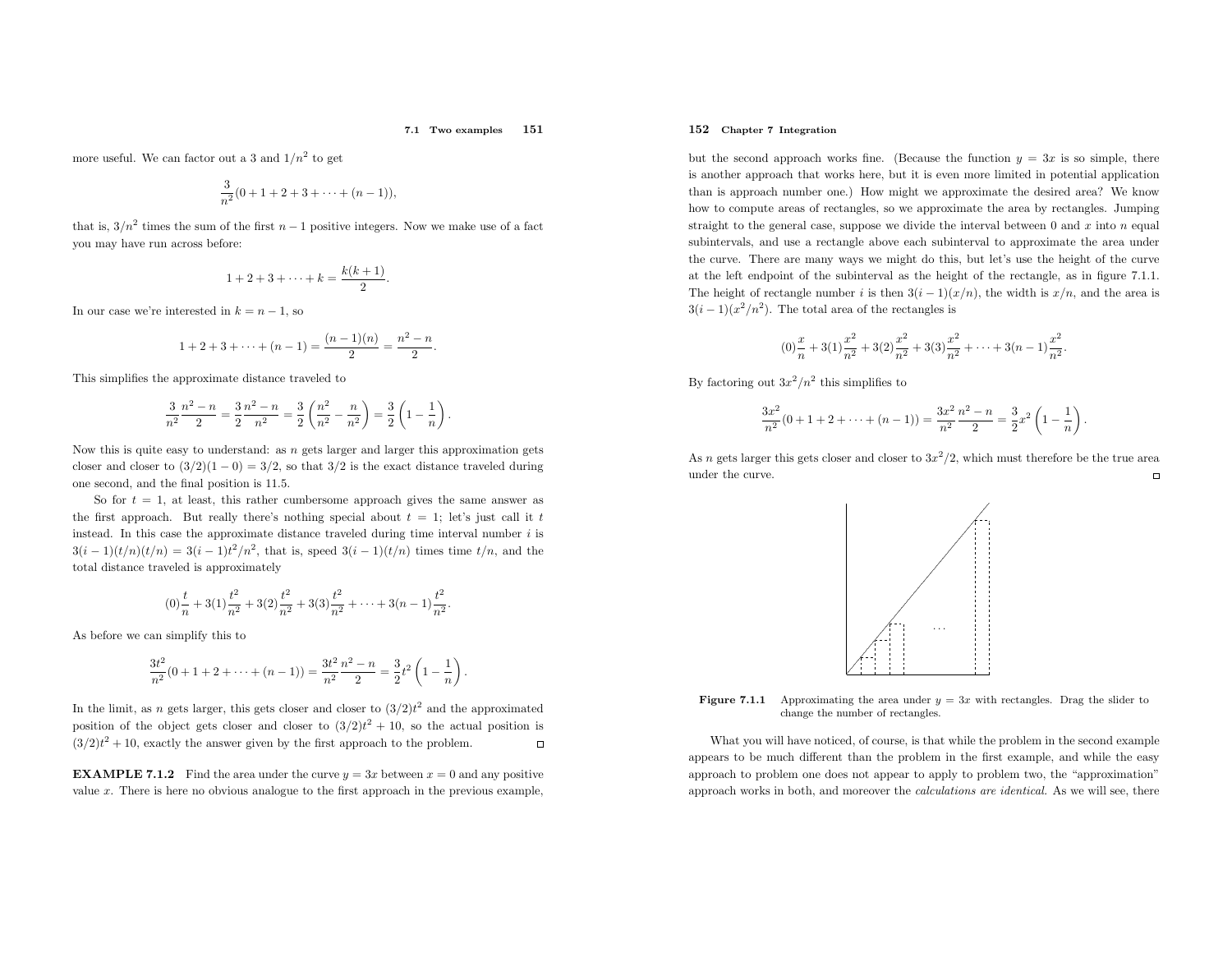are many, many problems that appear much different on the surface but that turn out to be the same as these problems, in the sense that when we try to approximate solutions we end up with mathematics that looks like the two examples, though of course the functioninvolved will not always be so simple.

Even better, we now see that while the second problem did not appear to be amenable to approac<sup>h</sup> one, it can in fact be solved in the same way. The reasoning is this: we know that problem one can be solved easily by finding <sup>a</sup> function whose derivative is <sup>3</sup>t. We also know that mathematically the two problems are the same, because both can be solved by taking <sup>a</sup> limit of <sup>a</sup> sum, and the sums are identical. Therefore, we don't really need to compute the limit of either sum because we know that we will get the same answer bycomputing a function with the derivative  $3t$  or, which is the same thing,  $3x$ .

It's true that the first problem had the added complication of the "10", and we certainly need to be able to deal with such minor variations, but that turns out to be quite simple. The lesson then is this: whenever we can solve <sup>a</sup> problem by taking the limit of <sup>a</sup> sum of <sup>a</sup> certain form, we can instead of computing the (often nasty) limit find <sup>a</sup> new functionwith <sup>a</sup> certain derivative.

#### Exercises 7.1.

- 1. Suppose an object moves in a straight line so that its speed at time t is given by  $v(t) = 2t + 2$ , and that at  $t = 1$  the object is at position 5. Find the position of the object at  $t = 2$ .
- 2. Suppose an object moves in a straight line so that its speed at time t is given by  $v(t) = t^2 + 2$ , and that at  $t = 0$  the object is at position 5. Find the position of the object at  $t = 2, \Rightarrow$
- **3.** By a method similar to that in example 7.1.2, find the area under  $y = 2x$  between  $x = 0$  and any positive value for  $x. \Rightarrow$
- 4. By a method similar to that in example 7.1.2, find the area under  $y = 4x$  between  $x = 0$  and any positive value for  $x. \Rightarrow$
- 5. By a method similar to that in example 7.1.2, find the area under  $y = 4x$  between  $x = 2$  and any positive value for x bigger than 2.  $\Rightarrow$
- **6.** By a method similar to that in example 7.1.2, find the area under  $y = 4x$  between any two positive values for x, say  $a < b$ .  $\Rightarrow$
- 7. Let  $f(x) = x^2 + 3x + 2$ . Approximate the area under the curve between  $x = 0$  and  $x = 2$ using 4 rectangles and also using 8 rectangles.  $\Rightarrow$
- 8. Let  $f(x) = x^2 2x + 3$ . Approximate the area under the curve between  $x = 1$  and  $x = 3$ using 4 rectangles.  $\Rightarrow$

#### 7.22 The Fundamental Theorem of Calculus

Let's recast the first example from the previous section. Suppose that the speed of the object is 3t at time t. How far does the object travel between time  $t = a$  and time  $t = b$ ? We are no longer assuming that we know where the object is at time  $t = 0$  or at any other

## 154 Chapter <sup>7</sup> Integration

time. It is certainly true that it is *somewhere*, so let's suppose that at  $t = 0$  the position is k. Then just as in the example, we know that the position of the object at any time is  $3t^2/2+k$ . This means that at time  $t = a$  the position is  $3a^2/2 + k$  and at time  $t = b$  the position is  $3b^2/2 + k$ . Therefore the change in position is  $3b^2/2 + k - (3a^2/2 + k) = 3b^2/2 - 3a^2/2$ . Notice that the k drops out; this means that it doesn't matter that we don't know  $k$ , it doesn't even matter if we use the wrong  $k$ , we get the correct answer. In other words, to find the change in position between time  $a$  and time  $b$  we can use  $any$  antiderivative of the speed function  $3t$ —it need not be the one antiderivative that actually gives the location of the object.

What about the second approac<sup>h</sup> to this problem, in the new form? We now want to approximate the change in position between time  $a$  and time  $b$ . We take the interval of time between <sup>a</sup> and <sup>b</sup>, divide it into <sup>n</sup> subintervals, and approximate the distance traveled during each. The starting time of subinterval number i is now  $a + (i - 1)(b - a)/n$ , which we abbreviate as  $t_{i-1}$ , so that  $t_0 = a$ ,  $t_1 = a + (b - a)/n$ , and so on. The speed of the object is  $f(t) = 3t$ , and each subinterval is  $(b - a)/n = \Delta t$  seconds long. The distance traveled during subinterval number i is approximately  $f(t_{i-1})\Delta t$ , and the total change in distance is approximately

$$
f(t_0)\Delta t + f(t_1)\Delta t + \cdots + f(t_{n-1})\Delta t.
$$

The exact change in position is the limit of this sum as  $n$  goes to infinity. We abbreviate this sum using sigma notation:

$$
\sum_{i=0}^{n-1} f(t_i)\Delta t = f(t_0)\Delta t + f(t_1)\Delta t + \cdots + f(t_{n-1})\Delta t.
$$

The notation on the left side of the equa<sup>l</sup> sign uses <sup>a</sup> large capital sigma, <sup>a</sup> Greek letter, and the left side is an abbreviation for the right side. The answer we seek is

$$
\lim_{n \to \infty} \sum_{i=0}^{n-1} f(t_i) \Delta t.
$$

Since this must be the same as the answer we have already obtained, we know that

$$
\lim_{n \to \infty} \sum_{i=0}^{n-1} f(t_i) \Delta t = \frac{3b^2}{2} - \frac{3a^2}{2}.
$$

The significance of  $3t^2/2$ , into which we substitute  $t = b$  and  $t = a$ , is of course that it is a function whose derivative is  $f(t)$ . As we have discussed, by the time we know that we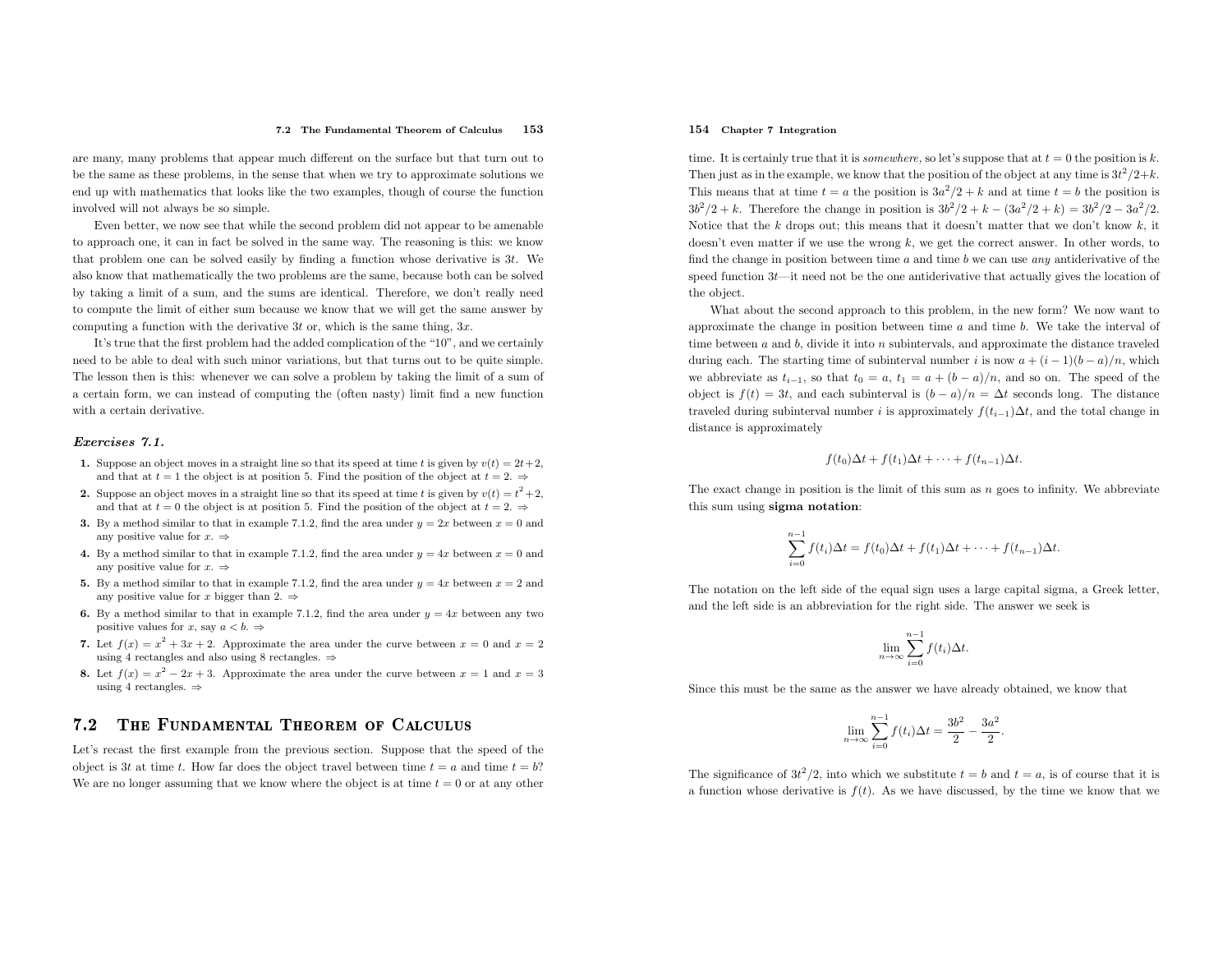$\Box$ 

want to compute

$$
\lim_{n \to \infty} \sum_{i=0}^{n-1} f(t_i) \Delta t,
$$

it no longer matters what  $f(t)$  stands for—it could be a speed, or the height of a curve, or something else entirely. We know that the limit can be computed by finding anyfunction with derivative  $f(t)$ , substituting a and b, and subtracting. We summarize this in <sup>a</sup> theorem. First, we introduce some new notation and terms.

We write

$$
\int_{a}^{b} f(t) dt = \lim_{n \to \infty} \sum_{i=0}^{n-1} f(t_i) \Delta t
$$

if the limit exists. That is, the left hand side means, or is an abbreviation for, the right hand side. The symbol  $\int$  is called an **integral sign**, and the whole expression is read as "the integral of  $f(t)$  from a to b." What we have learned is that this integral can be computed by finding a function, say  $F(t)$ , with the property that  $F'(t) = f(t)$ , and then computing  $F(b) - F(a)$ . The function  $F(t)$  is called an **antiderivative** of  $f(t)$ . Now the theorem:

**THEOREM 7.2.1 Fundamental Theorem of Calculus** Suppose that  $f(x)$  is continuous on the interval  $[a, b]$ . If  $F(x)$  is any antiderivative of  $f(x)$ , then

$$
\int_a^b f(x) dx = F(b) - F(a).
$$

Let's rewrite this slightly:

$$
\int_a^x f(t) dt = F(x) - F(a).
$$

We've replaced the variable x by t and b by x. These are just different names for quantities, so the substitution doesn't change the meaning. It does make it easier to think of the two sides of the equation as functions. The expression

$$
\int_{a}^{x} f(t) dt
$$

is a function: plug in a value for x, get out some other value. The expression  $F(x) - F(a)$ is of course also <sup>a</sup> function, and it has <sup>a</sup> nice property:

$$
\frac{d}{dx}(F(x) - F(a)) = F'(x) = f(x),
$$

## 156 Chapter <sup>7</sup> Integration

since  $F(a)$  is a constant and has derivative zero. In other words, by shifting our point of view slightly, we see that the odd looking function

$$
G(x) = \int_{a}^{x} f(t) dt
$$

has a derivative, and that in fact  $G'(x) = f(x)$ . This is really just a restatement of the Fundamental Theorem of Calculus, and indeed is often called the Fundamental Theorem of Calculus. To avoid confusion, some people call the two versions of the theorem "The Fundamental Theorem of Calculus, part I" and "The Fundamental Theorem of Calculus, part II", although unfortunately there is no universal agreement as to which is part <sup>I</sup> and which part II. Since it really is the same theorem, differently stated, some people simplycall them both "The Fundamental Theorem of Calculus."

**THEOREM 7.2.2** Fundamental Theorem of Calculus Suppose that  $f(x)$  is continuous on the interval  $[a, b]$  and let

$$
G(x) = \int_{a}^{x} f(t) dt.
$$

Then  $G'(x) = f(x)$ .

We have not really proved the Fundamental Theorem. In <sup>a</sup> nutshell, we gave the following argument to justify it: Suppose we want to know the value of

$$
\int_{a}^{b} f(t) dt = \lim_{n \to \infty} \sum_{i=0}^{n-1} f(t_i) \Delta t.
$$

We can interpret the right hand side as the distance traveled by an object whose speed is given by  $f(t)$ . We know another way to compute the answer to such a problem: find the position of the object by finding an antiderivative of  $f(t)$ , then substitute  $t = a$  and  $t = b$  and subtract to find the distance traveled. This must be the answer to the original problem as well, even if  $f(t)$  does not represent a speed.

What's wrong with this? In some sense, nothing. As <sup>a</sup> practical matter it is <sup>a</sup> very convincing argument, because our understanding of the relationship between speed and distance seems to be quite solid. From the point of view of mathematics, however, it is unsatisfactory to justify <sup>a</sup> purely mathematical relationship by appealing to our understanding of the <sup>p</sup>hysical universe, which could, however unlikely it is in this case, be wrong.

 <sup>A</sup> complete proo<sup>f</sup> is <sup>a</sup> bit too involved to include here, but we will indicate how it goes. First, if we can prove the second version of the Fundamental Theorem, theorem 7.2.2, thenwe can prove the first version from that:

 $\Box$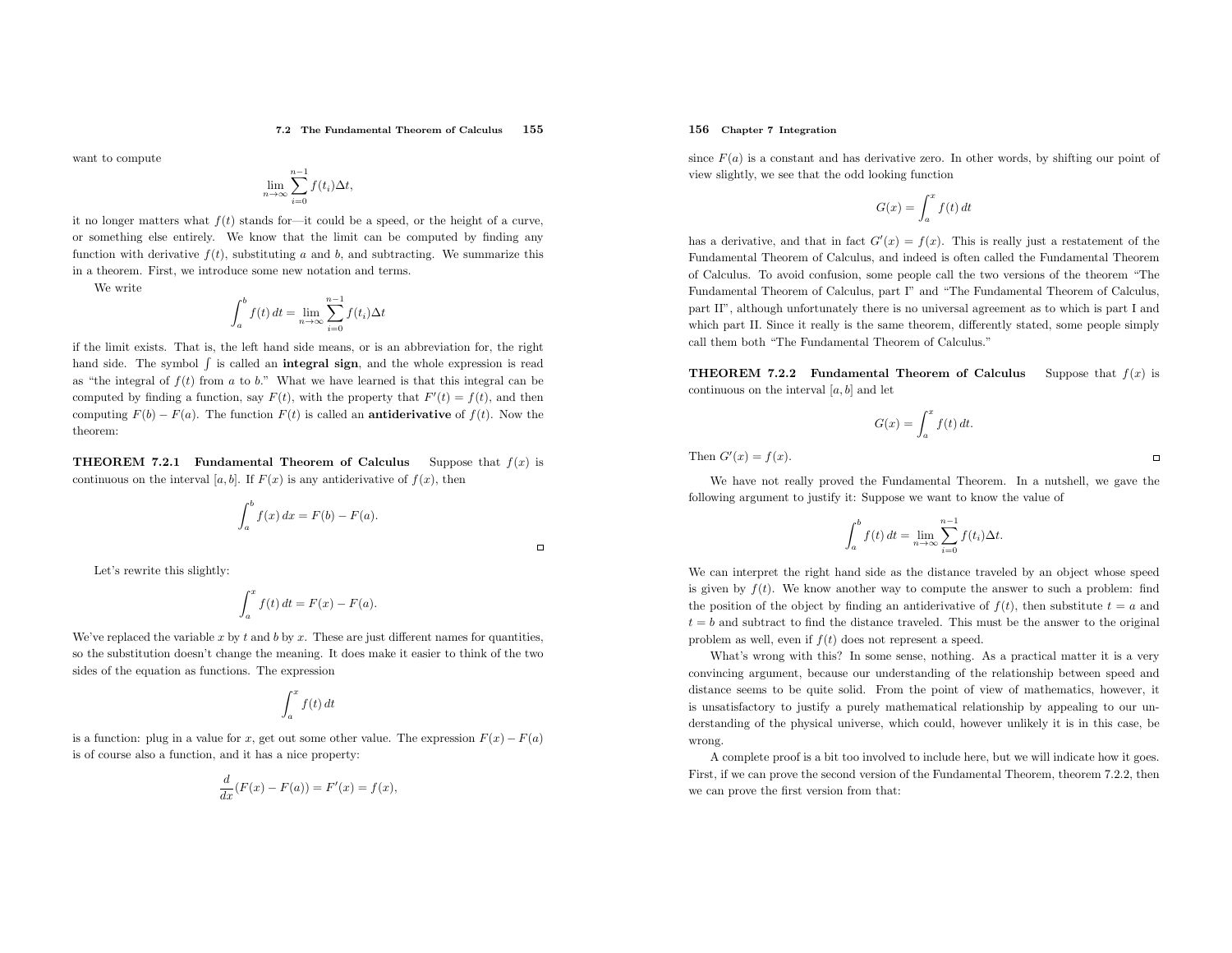#### 7.2 The Fundamental Theorem of Calculus <sup>157</sup>

**Proof of Theorem 7.2.1.** We know from theorem 7.2.2 that

$$
G(x) = \int_{a}^{x} f(t) dt
$$

is an antiderivative of  $f(x)$ , and therefore any antiderivative  $F(x)$  of  $f(x)$  is of the form  $F(x) = G(x) + k$ . Then

$$
F(b) - F(a) = G(b) + k - (G(a) + k) = G(b) - G(a)
$$
  
= 
$$
\int_{a}^{b} f(t) dt - \int_{a}^{a} f(t) dt.
$$

It is not hard to see that  $\int_a^a f(t) dt = 0$ , so this means that

$$
F(b) - F(a) = \int_a^b f(t) dt,
$$

which is exactly what theorem 7.2.1 says.

So the real job is to prove theorem 7.2.2. We will sketch the proof, using some facts that we do not prove. First, the following identity is true of integrals:

$$
\int_{a}^{b} f(t) dt = \int_{a}^{c} f(t) dt + \int_{c}^{b} f(t) dt.
$$

This can be proved directly from the definition of the integral, that is, using the limits of sums. It is quite easy to see that it must be true by thinking of either of the two applications of integrals that we have seen. It turns out that the identity is true no matter what c is, but it is easiest to think about the meaning when  $a \leq c \leq b$ .

First, if  $f(t)$  represents a speed, then we know that the three integrals represent the distance traveled between time  $a$  and time  $b$ ; the distance traveled between time  $a$  and time  $c$ ; and the distance traveled between time  $c$  and time  $b$ . Clearly the sum of the latter two is equa<sup>l</sup> to the first of these.

Second, if  $f(t)$  represents the height of a curve, the three integrals represent the area under the curve between  $a$  and  $b$ ; the area under the curve between  $a$  and  $c$ ; and the area under the curve between  $c$  and  $b$ . Again it is clear from the geometry that the first is equal to the sum of the second and third.

158 Chapter <sup>7</sup> Integration

**Proof sketch for Theorem 7.2.2.** We want to compute  $G'(x)$ , so we start with the definition of the derivative in terms of <sup>a</sup> limit:

$$
G'(x) = \lim_{\Delta x \to 0} \frac{G(x + \Delta x) - G(x)}{\Delta x}
$$
  
= 
$$
\lim_{\Delta x \to 0} \frac{1}{\Delta x} \left( \int_{a}^{x + \Delta x} f(t) dt - \int_{a}^{x} f(t) dt \right)
$$
  
= 
$$
\lim_{\Delta x \to 0} \frac{1}{\Delta x} \left( \int_{a}^{x} f(t) dt + \int_{x}^{x + \Delta x} f(t) dt - \int_{a}^{x} f(t) dt \right)
$$
  
= 
$$
\lim_{\Delta x \to 0} \frac{1}{\Delta x} \int_{x}^{x + \Delta x} f(t) dt.
$$

Now we need to know something about

$$
\int_{x}^{x+\Delta x} f(t) dt
$$

when  $\Delta x$  is small; in fact, it is very close to  $\Delta x f(x)$ , but we will not prove this. Once again, it is easy to believe this is true by thinking of our two applications: The integral

$$
\int_{x}^{x+\Delta x} f(t) dt
$$

can be interpreted as the distance traveled by an object over <sup>a</sup> very short interval of time. Over <sup>a</sup> sufficiently short period of time, the speed of the object will not change very much, so the distance traveled will be approximately the length of time multiplied by the speed at the beginning of the interval, namely,  $\Delta x f(x)$ . Alternately, the integral may be interpreted as the area under the curve between x and  $x + \Delta x$ . When  $\Delta x$  is very small, this will be very close to the area of the rectangle with base  $\Delta x$  and height  $f(x)$ ; again this is  $\Delta x f(x)$ . If we accept this, we may proceed:

$$
\lim_{\Delta x \to 0} \frac{1}{\Delta x} \int_{x}^{x + \Delta x} f(t) dt = \lim_{\Delta x \to 0} \frac{\Delta x f(x)}{\Delta x} = f(x),
$$

which is what we wanted to show.

It is still true that we are depending on an interpretation of the integral to justify the argument, but we have isolated this part of the argument into two facts that are not too hard to prove. Once the last reference to interpretation has been removed from the proofs of these facts, we will have <sup>a</sup> real proo<sup>f</sup> of the Fundamental Theorem.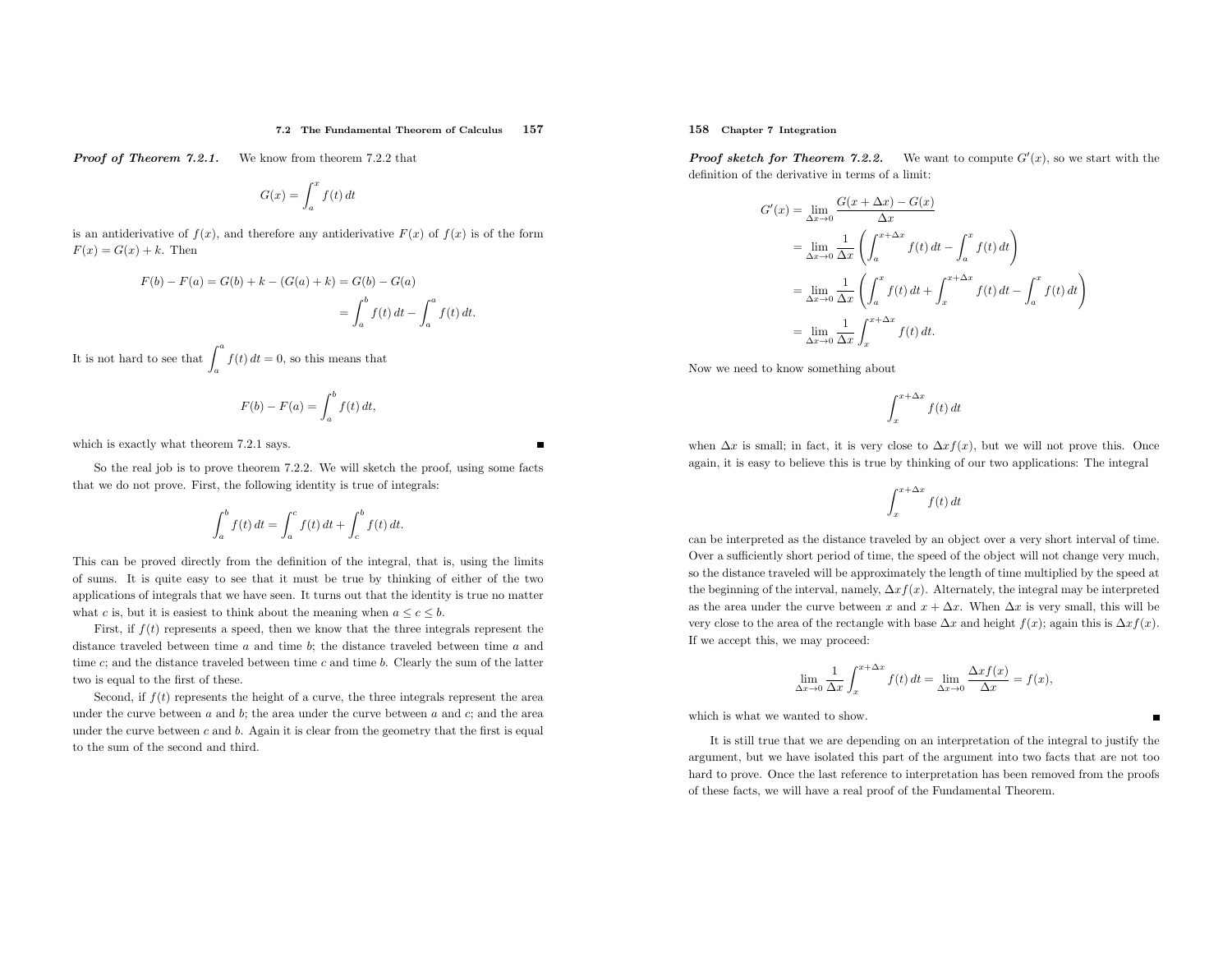#### 7.2 The Fundamental Theorem of Calculus <sup>159</sup>

Now we know that to solve certain kinds of problems, those that lead to <sup>a</sup> sum of <sup>a</sup> certain form, we "merely" find an antiderivative and substitute two values and subtract. Unfortunately, finding antiderivatives can be quite difficult. While there are <sup>a</sup> small number of rules that allow us to compute the derivative of any common function, there are no such rules for antiderivatives. There are some techniques that frequently prove useful, but we will never be able to reduce the problem to <sup>a</sup> completely mechanical process.

Because of the close relationship between an integral and an antiderivative, the integral sign is also used to mean "antiderivative". You can tell which is intended by whether the limits of integration are included:

$$
\int_1^2 x^2 \, dx
$$

is an ordinary integral, also called <sup>a</sup> definite integral, because it has <sup>a</sup> definite value, namely

> $\int_1^2 x$  $x^2 dx = \frac{2^3}{3} - \frac{1^3}{3} = \frac{7}{3}.$

We use

$$
\int x^2 \, dx
$$

to denote the antiderivative of  $x^2$ , also called an **indefinite integral**. So this is evaluated as

$$
\int x^2 dx = \frac{x^3}{3} + C.
$$

It is customary to include the constant  $C$  to indicate that there are really an infinite number of antiderivatives. We do not need this  $C$  to compute definite integrals, but in other circumstances we will need to remember that the  $C$  is there, so it is best to get into the habit of writing the <sup>C</sup>. When we compute <sup>a</sup> definite integral, we first find an antiderivative and then substitute. It is convenient to first display the antiderivative and then do the substitution; we need <sup>a</sup> notation indicating that the substitution is yet to be done. <sup>A</sup> typical solution would look like this:

$$
\int_1^2 x^2 dx = \left. \frac{x^3}{3} \right|_1^2 = \frac{2^3}{3} - \frac{1^3}{3} = \frac{7}{3}.
$$

The vertical line with subscript and superscript is used to indicate the operation "substitute and subtract" that is needed to finish the evaluation.

## 160 Chapter <sup>7</sup> Integration

## Exercises 7.2.

Find the antiderivatives of the functions:

1. 
$$
8\sqrt{x} \Rightarrow
$$
  
\n2.  $3t^2 + 1 \Rightarrow$   
\n3.  $4/\sqrt{x} \Rightarrow$   
\n4.  $2/z^2 \Rightarrow$   
\n5.  $7s^{-1} \Rightarrow$   
\n6.  $(5x+1)^2 \Rightarrow$   
\n7.  $(x-6)^2 \Rightarrow$   
\n8.  $x^{3/2} \Rightarrow$   
\n9.  $\frac{2}{x\sqrt{x}} \Rightarrow$   
\n10.  $|2t-4| \Rightarrow$   
\nCompute the values of the integrals:  
\n11.  $\int_1^4 t^2 + 3t dt \Rightarrow$   
\n12.  $\int_0^{\pi} \sin t dt \Rightarrow$ 

11. 
$$
\int_{1}^{1} t^{2} + 3t dt \Rightarrow
$$
  
12. 
$$
\int_{0}^{\sin t dt} =
$$
  
13. 
$$
\int_{1}^{10} \frac{1}{x} dx \Rightarrow
$$
  
14. 
$$
\int_{0}^{5} e^{x} dx \Rightarrow
$$

$$
15. \int_0^3 x^3 dx \Rightarrow \qquad 16. \int_1^2 x^5 dx \Rightarrow
$$

**17.** Find the derivative of  $G(x) = \int_1^x t^2 - 3t \, dt \Rightarrow$ **18.** Find the derivative of  $G(x) = \int_1^{x^2}$  $t^2-3t\,dt\Rightarrow$ **19.** Find the derivative of  $G(x) = \int_1^x e^{t^2} dt \Rightarrow$ **20.** Find the derivative of  $G(x) = \int_1^{x^2}$  $e^{t^2} dt \Rightarrow$ **21.** Find the derivative of  $G(x) = \int_1^x \tan(t^2) dt \Rightarrow$ **22.** Find the derivative of  $G(x) = \int_1^{x^2}$  $\tan(t^2) dt \Rightarrow$ 

#### 7.3Some Properties of Integrals

Suppose an object moves so that its speed, or more properly velocity, is given by  $v(t) =$  $-t^2 + 5t$ , as shown in figure 7.3.1. Let's examine the motion of this object carefully. We know that the velocity is the derivative of position, so position is given by  $s(t)$  =  $-t^3/3 + 5t^2/2 + C$ . Let's suppose that at time  $t = 0$  the object is at position 0, so  $s(t) = -t^3/3 + 5t^2/2$ ; this function is also pictured in figure 7.3.1.

Between  $t = 0$  and  $t = 5$  the velocity is positive, so the object moves away from the starting point, until it is <sup>a</sup> bit past position 20. Then the velocity becomes negative andthe object moves back toward its starting point. The position of the object at  $t = 5$  is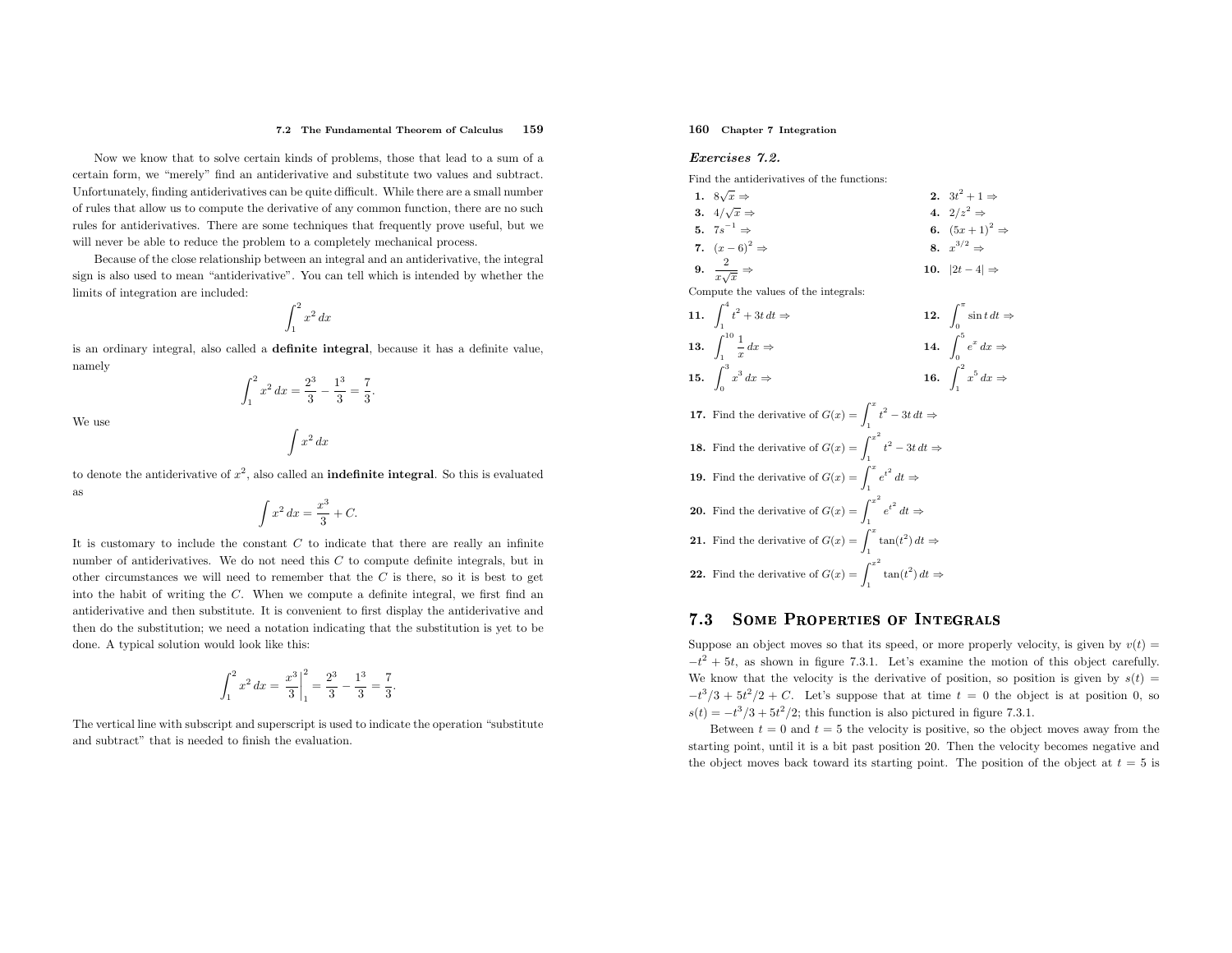#### 7.3 Some Properties of Integrals <sup>161</sup>



**Figure 7.3.1** The velocity of an object and its position.

exactly  $s(5) = 125/6$ , and at  $t = 6$  it is  $s(6) = 18$ . The total distance traveled by the object is therefore  $125/6 + (125/6 - 18) = 71/3 ≈ 23.7$ .

As we have seen, we can also compute distance traveled with an integral; let's try it.

$$
\int_0^6 v(t) dt = \int_0^6 -t^2 + 5t dt = \left. \frac{-t^3}{3} + \frac{5}{2}t^2 \right|_0^6 = 18.
$$

What went wrong? Well, nothing really, except that it's not really true after all that "we can also compute distance traveled with an integral". Instead, as you might guess from this example, the integral actually computes the net distance traveled, that is, the difference between the starting and ending point.

As we have already seen,

$$
\int_0^6 v(t) dt = \int_0^5 v(t) dt + \int_5^6 v(t) dt.
$$

Computing the two integrals on the right (do it!) <sup>g</sup>ives <sup>125</sup>/<sup>6</sup> and<sup>−</sup><sup>17</sup>/6, and the sum of these is indeed 18. But what does that negative sign mean? It means precisely what you might think: it means that the object moves backwards. To get the total distance traveledwe can add  $125/6 + 17/6 = 71/3$ , the same answer we got before.

Remember that we can also interpret an integral as measuring an area, but now we see that this too is <sup>a</sup> little more complicated than we have suspected. The area under the curve  $v(t)$  from 0 to 5 is given by

$$
\int_0^5 v(t) \, dt = \frac{125}{6},
$$

and the "area" from <sup>5</sup> to <sup>6</sup> is

$$
\int_5^6 v(t) \, dt = -\frac{17}{6}
$$

## 162 Chapter <sup>7</sup> Integration

In other words, the area between the x-axis and the curve, but under the x-axis, "counts as negative area". So the integral

$$
\int_0^6 v(t) \, dt = 18
$$

measures "net area", the area above the axis minus the (positive) area below the axis.

If we recall that the integral is the limit of <sup>a</sup> certain kind of sum, this behavior is not surprising. Recall the sort of sum involved:

$$
\sum_{i=0}^{n-1} v(t_i) \Delta t.
$$

In each term  $v(t)\Delta t$  the  $\Delta t$  is positive, but if  $v(t_i)$  is negative then the term is negative. If over an entire interval, like <sup>5</sup> to 6, the function is always negative, then the entire sum is negative. In terms of area,  $v(t)\Delta t$  is then a negative height times a positive width, giving <sup>a</sup> negative rectangle "area".

So now we see that when evaluating

$$
\int_5^6 v(t) \, dt = -\frac{17}{6}
$$

by finding an antiderivative, substituting, and subtracting, we get <sup>a</sup> surprising answer, but one that turns out to make sense.

Let's now try something <sup>a</sup> bit different:

$$
\int_6^5 v(t) dt = \frac{-t^3}{3} + \frac{5}{2}t^2 \bigg|_6^5 = \frac{-5^3}{3} + \frac{5}{2}5^2 - \frac{-6^3}{3} - \frac{5}{2}6^2 = \frac{17}{6}
$$

Here we simply interchanged the limits <sup>5</sup> and 6, so of course when we substitute and subtract we're subtracting in the opposite order and we end up multiplying the answer by<sup>−</sup>1. This too makes sense in terms of the underlying sum, though it takes <sup>a</sup> bit more thought. Recall that in the sum

$$
\sum_{i=0}^{n-1} v(t_i) \Delta t,
$$

the  $\Delta t$  is the "length" of each little subinterval, but more precisely we could say that  $\Delta t = t_{i+1} - t_i$ , the difference between two endpoints of a subinterval. We have until now assumed that we were working left to right, but could as well number the subintervals from